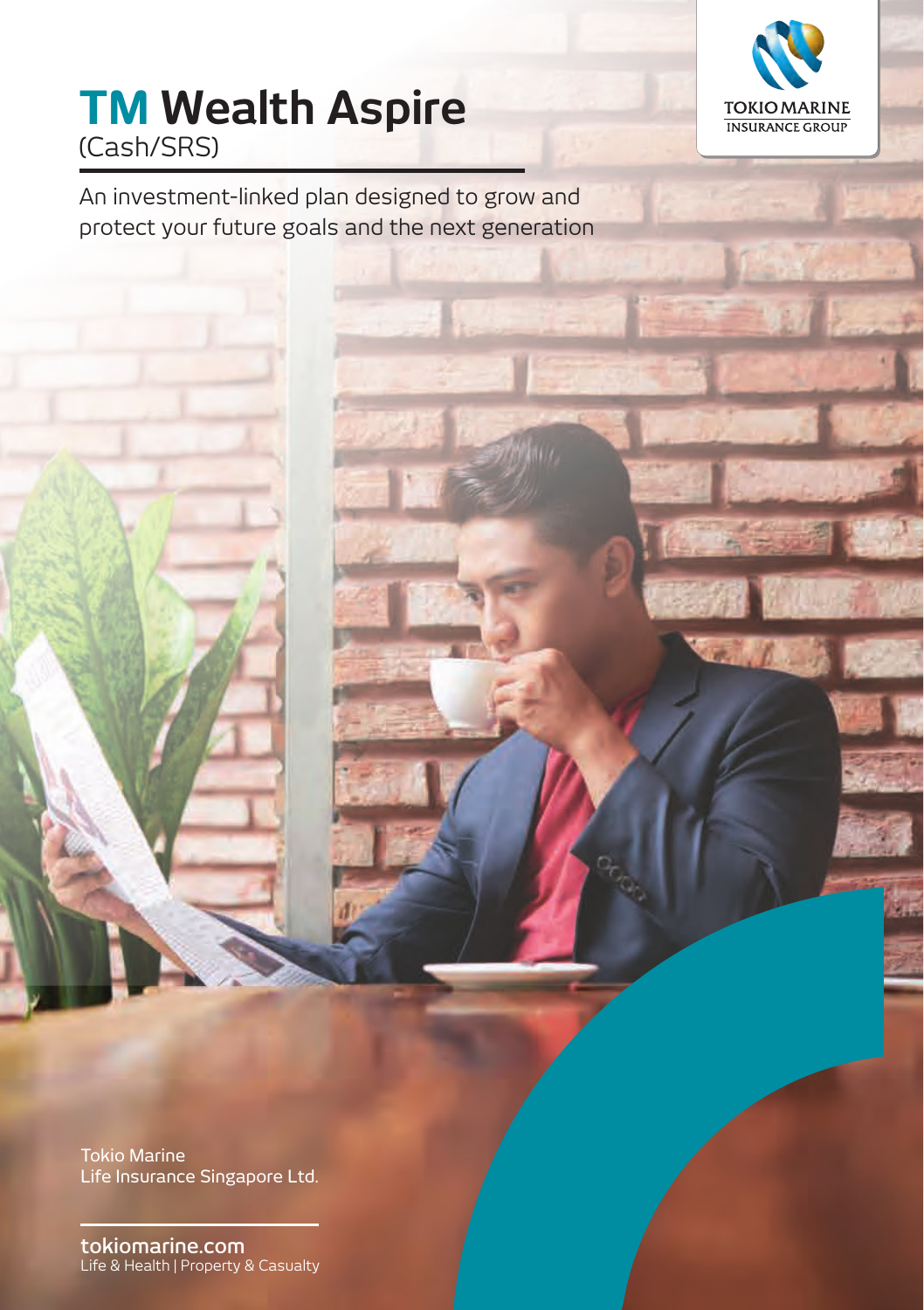

- 1. Kickstart your investment from as low as S\$5,000
- 2. At least 105% of Net Premium<sup>1</sup> is payable upon death
- 3. Choose to invest with:
	- Cash; or
	- Supplementary Retirement Scheme (SRS)
- 4. Flexibilities for top-ups, fund switching and withdrawals



An investment opportunity that stretches your hard-earned money and keeps up with your changing needs.

TM Wealth Aspire is a single premium whole life, investment-linked plan (ILP) that not only offers potential growth to your wealth but also provides insurance coverage. To suit your changing life stage, you can make top-ups, fund switches and withdrawals from our range of diversified funds. In the unfortunate event that results in death, at least  $105\%$  of your Net Premium<sup>1</sup> is payable.



## **Guaranteed acceptance with no medical underwriting**

With no medical underwriting<sup>2</sup> required, it is so much easier to start investing in TM Wealth Aspire today!

## **Kickstart your investment from as low as S\$5,000**

You choose how you want to kick-start your investment today from S\$5,000, conveniently payable through:

- $C$ ash $3$
- Supplementary Retirement Scheme (SRS)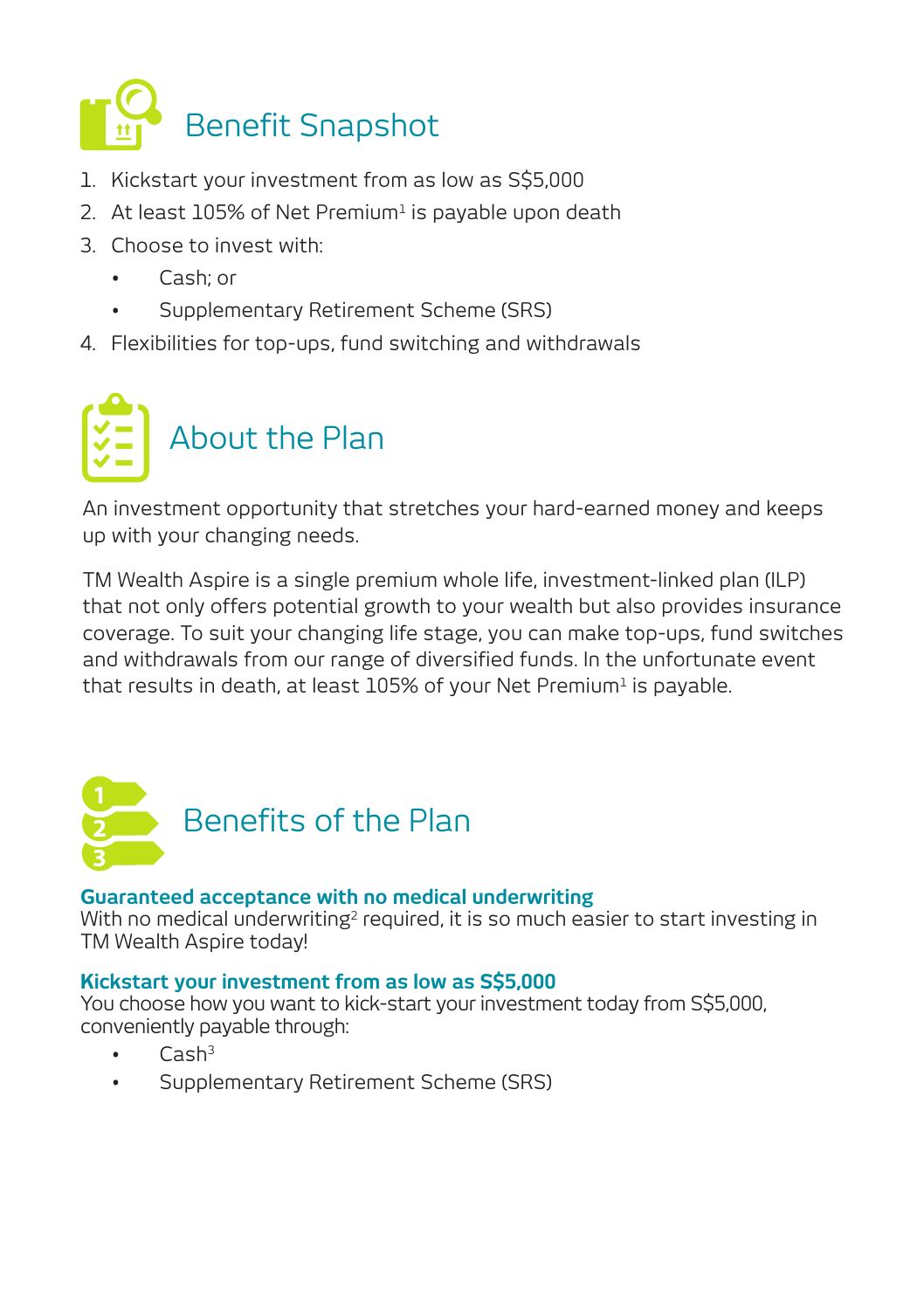### **Flexibilities for top-ups4 , fund switching and withdrawals**

Upon policy inception, you can do ad-hoc top-ups<sup>5</sup> for your investment amount at any time to capitalise on market's opportunities. Alternatively, you can also choose to set aside funds for recurring single premium (RSP) top-ups5 , by arranging for regular contributions to be made from your funds, into your investment pool!

We understand that your investment goals may change along the way, thus, TM Wealth Aspire provides you with the flexibility to switch your fund holdings within the funds choices at no additional charges! You can even make partial withdrawals at any time! This means you have access to your monies when you need them.

### At least 105% of Net Premium<del>'</del> will be payable upon death

TM Wealth Aspire offers a death benefit which pays the higher of either 105% of your Net Premium<del>1</del> or 100% of your policy value.

#### **Our diverse funds selection**

From high-risk and high-yield to slow and steady ones - you can choose from our range of funds<sup>6</sup> dependent on your investment preferences. Please visit our website for the list of available fund choices.

- $1$  Net Premium means the sum of single premium and all top-up premiums, less all amounts withdrawn.
- 2 Financial underwriting is required.
- <sup>3</sup> Available in Singapore Dollars only.
- 4 For any top-up (ad-hoc or RSP), the source of fund for the top-up premium must always be the same as the source of fund for TM Wealth Aspire. The minimum ad-hoc top-up amount is S\$1,200 and the minimum RSP top-up amount for monthly and quarterly is S\$300, semi-annually is S\$600 and annually is S\$1,200. 5 Refer to Product Summary for details.
- 
- <sup>6</sup> Refer to Product Summary and Product Highlights Sheet for funds information. A copy of the Product Highlights Sheet can be found on our website.

#### **Important Notes**

This marketing material is not intended as an offer or recommendation to the purchase of any insurance plan. This plan is underwritten by Tokio Marine Life Insurance Singapore Ltd. and is only available through our authorised distributors. It does not have regard to your financial situation, specific investment objectives and any of your particular needs. Kindly obtain the required product disclosures and seek advice from a financial adviser before making a commitment to purchase this plan. Investments in this plan are subject to investment risks including the possible loss of the principal amount invested. The value of the units may rise as well as fall. Past performance is not necessarily indicative of future performance and the performance of the ILP sub-fund(s) is non-guaranteed. A potential investor should read the Product Summary and Product Highlights Sheet(s) before deciding whether to subscribe for units in the ILP sub-fund(s). As buying a life insurance policy is a long-term commitment, an early termination of the policy usually involves high costs and the surrender value, if any, that is payable to you may be zero or less than the total premiums paid. It is also detrimental to replace an existing life insurance policy with a new one as the new policy may cost more or have fewer benefits at the same cost.

#### For policies distributed in Singapore:

This policy is protected under the Policy Owners' Protection Scheme which is administered by the Singapore Deposit Insurance Corporation (SDIC). Coverage for your policy is automatic and no further action is required from you. For more information on the types of benefits that are covered under the scheme as well as the limits of the coverage, where applicable, please contact us or visit the LIA or SDIC websites (www.lia.org.sg or www.sdic.org.sg).

This advertisement has not been reviewed by the Monetary Authority of Singapore.

Information shown in this marketing material is for reference only and is correct as at 8 October 2021.